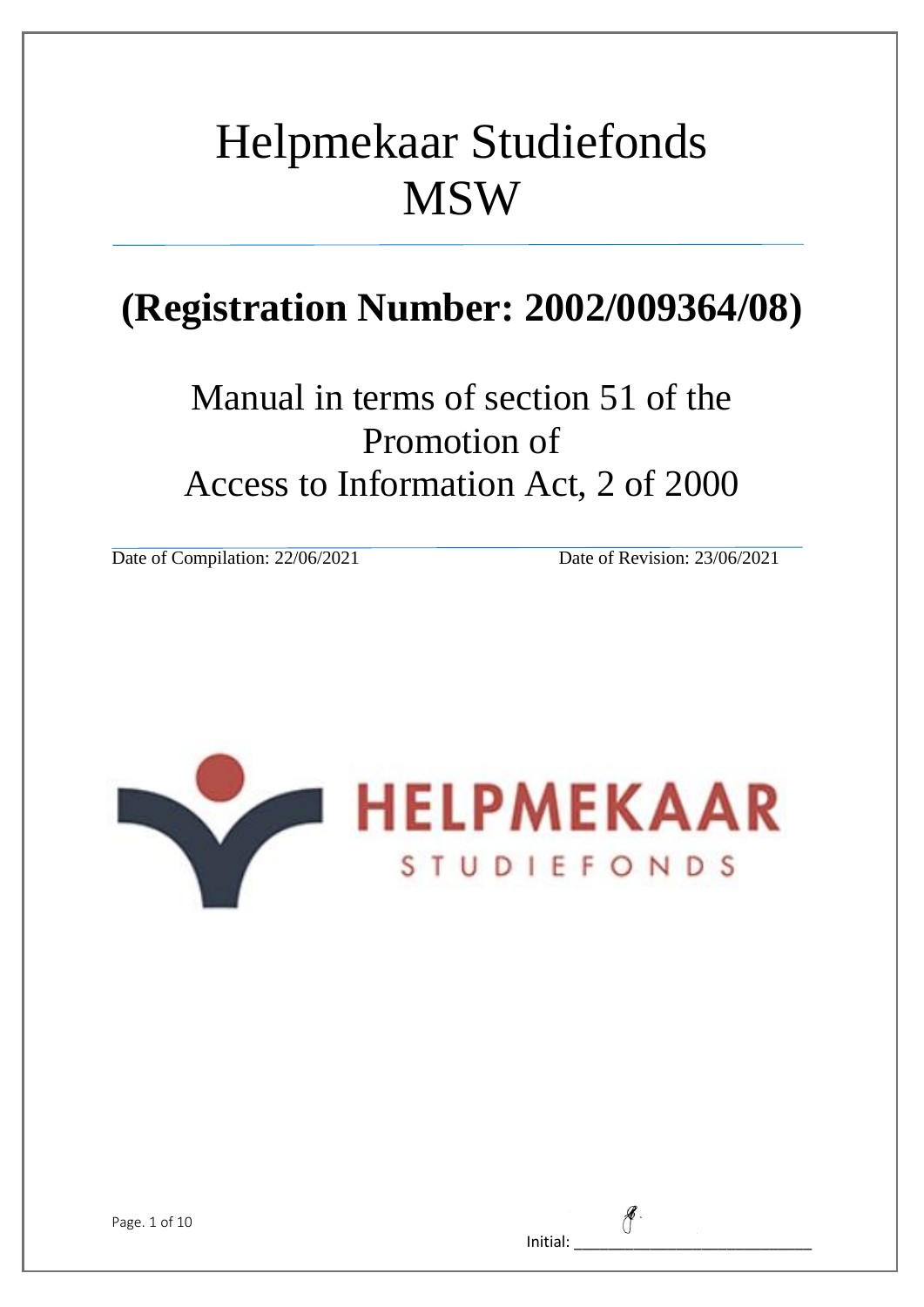## Contents Page

#### PROMOTION OF ACCESS TO INFORMATION ACT, 2 OF 2000 (THE ACT)

#### SECTION 51 MANUAL OF HELPMEKAAR STUDIEFONDS MSW (REGISTRATION NUMBER: 2002/009364/08)

Initial:  $\mathscr{J}$ .

- 1. Contact particulars
- 2. Introduction
- 3. Guide in terms of section 10 of The Act
- 4. Facilitation of a request for access to information
- 5. Information available in terms of other applicable legislation
- 6. Information automatically available
- 7. Information available in terms of the act On Request
- 8. General
- 9. Requesting Procedures
- 10. Prescribed Fees
- 11. Protection of Personal Information Processed
- 12. Availability of the manual

| Page. 2 of 10 |  |  |  |  |
|---------------|--|--|--|--|
|---------------|--|--|--|--|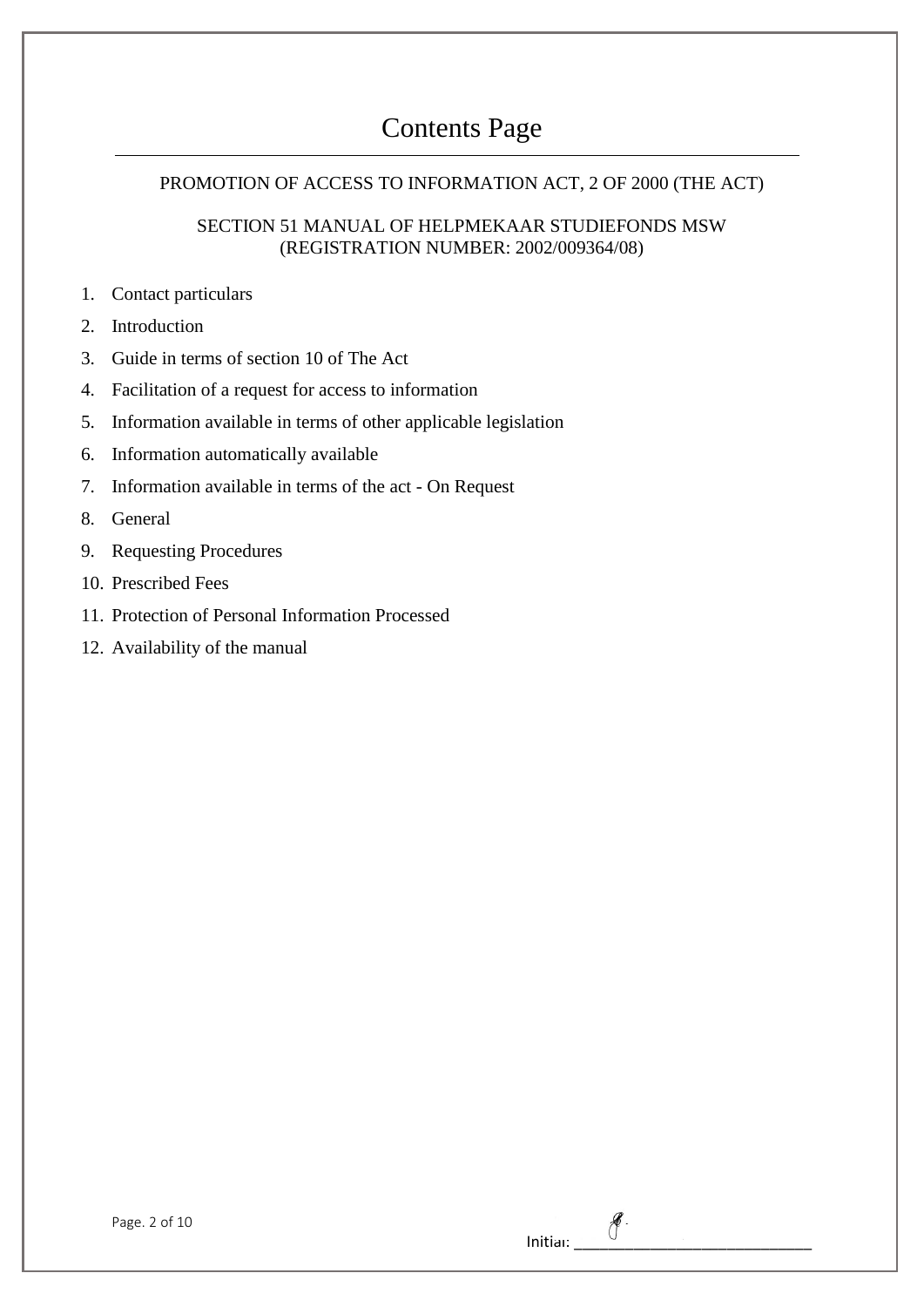#### PROMOTION OF ACCESS TO INFORMATION ACT, 2 OF 2000 (THE ACT)

#### SECTION 51 MANUAL OF HELPMEKAAR STUDIEFONDS MSW (REGISTRATION NUMBER: 2002/009364/08)

## **1. CONTACT PARTICULARS**

| <b>Head of business:</b>                           | <b>Board of Directors</b>                                                                           |
|----------------------------------------------------|-----------------------------------------------------------------------------------------------------|
| <b>Information officer:</b>                        | Barend Jacobus van der Merwe                                                                        |
| <b>Deputy Information officer(s):</b>              | Margaretha Catharina Geldenhuys                                                                     |
| <b>Postal Address:</b><br><b>Physical Address:</b> | P.O Box 3231<br><b>Tyger Valley</b><br>Cape Town<br>7536<br>26 Bloemhof Street<br><b>Bo Oakdale</b> |
|                                                    | Bellville<br>7536                                                                                   |
| <b>Telephone Number:</b>                           | 0219308155                                                                                          |
| <b>E-mail Address:</b>                             | barry@helpmekaarfonds.org                                                                           |
| Website:                                           | www.helpmekaarfonds.org                                                                             |

## **2. INTRODUCTION**

Helpmekaar Studiefonds provides study loans for tertiary education.

## **3. GUIDE IN TERMS OF SECTION 10 OF THE ACT**

3.1 The ACT grants a requester access to records of a private body, if the record is required for the exercise or protection of any rights. If a public body lodges a request, the public body must be acting in the public interest.

3.2 Requests in terms of the ACT shall be made in accordance with the prescribed procedures, at the rates provided. The forms and tariff are dealt with in section 53 and 54 of the Act.

3.3 Requesters are referred to the Guide in terms of Section 10 which has been compiled by the South African Human Rights Commission, which will contain information for the purposes of exercising Constitutional Rights. The Guide is available from the SAHRC. The contact details of the Commission are:

| Initial: |  |  |
|----------|--|--|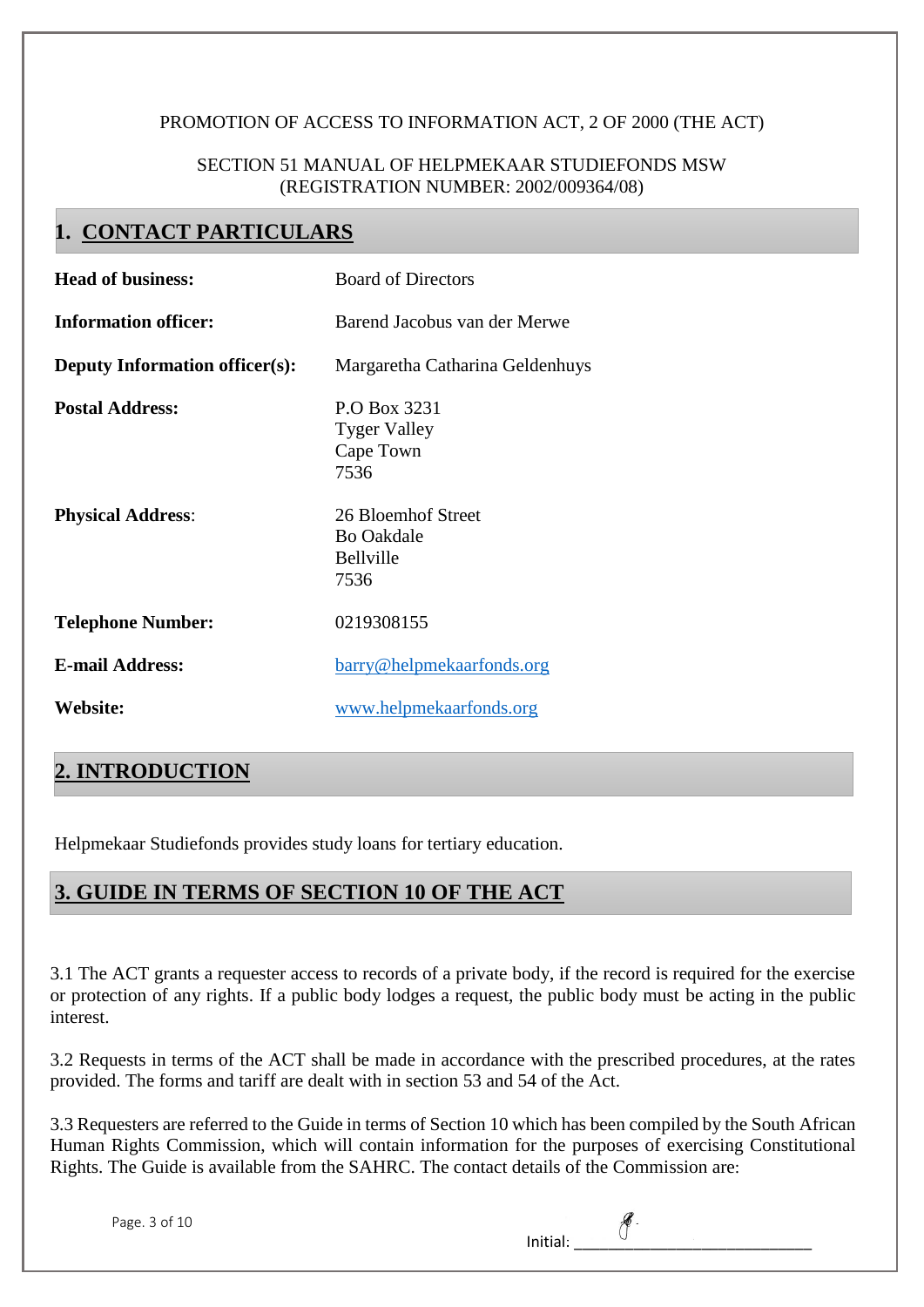Postal Address: Private Bag 2700, Houghton, 2041 Telephone Number: (+27)11 877 3600 Fax Number: (+27)11 403 0625 Website: www.sahrc.org.za

### **4. FACILITATION OF A REQUEST FOR ACCESS TO INFORMATION**

Information which is not readily available as indicated in this manual, may be requested in accordance with the procedure prescribed in terms of The Act. Copies of the prescribed forms to be completed for submitting a request, are available from Helpmekaar Studiefonds MSW, www.helpmekaarfonds.org.

## **5. INFORMATION AVAILABLE IN TERMS OF OTHER APPLICABLE LEGISLATION**

- Basic Conditions of Employment Act 75 of 1997
- Consumer Protection Act 68 of 2008
- Debt Collectors Act 114 of 1998
- Employment Equity Act 55 of 1998
- Labour Relations Act 66 of 1995
- National Credit Act 34 of 2005
- Non-profit Organisations Act 71 of 1997
- Protection of Personal Information Act 4 of 2013
- South African Reserve Bank Act 90 of 1989
- South African Revenue Services Act 34 of 1997
- Skills Development Levies Act 9 of 1999
- Unemployment Insurance Act 63 of 2001

## **6. INFORMATION AUTOMATICALLY AVAILABLE**

| Page. 4 of 10 |  |  |  |
|---------------|--|--|--|
|---------------|--|--|--|

| Initial: |  |
|----------|--|
|          |  |

 $\mathscr{E}$ .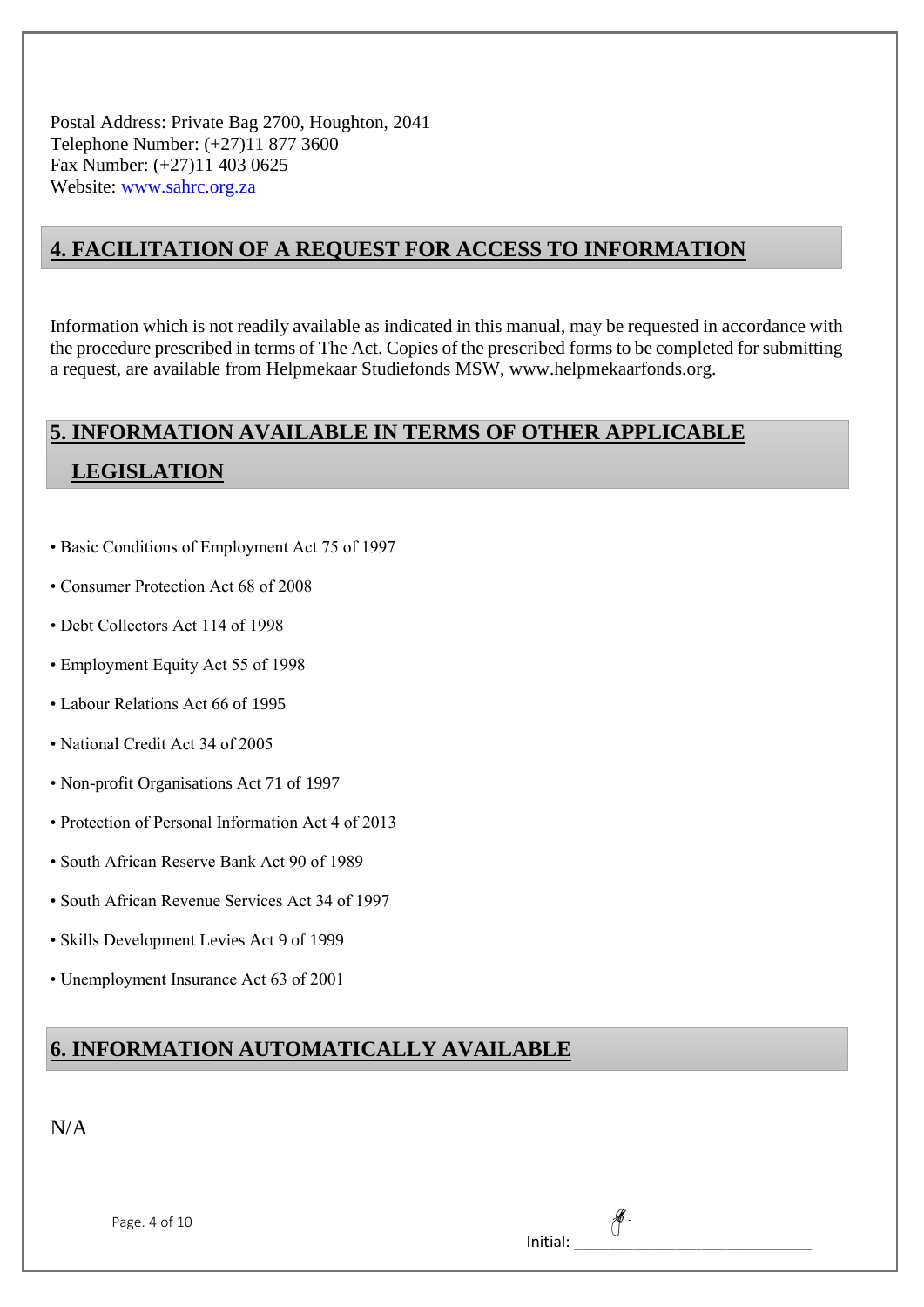## **7. INFORMATION AVAILABLE IN TERMS OF THE ACT - ON REQUEST**

#### **Statutory Business Records**

- Certificate of Change of Name
- Directors Attendance Register
- Index of Members
- Memorandum of Incorporation
- Minutes of Directors Meetings
- Register of Directors and Officers
- Resolutions
- Members Register
- Cooperation Agreements
- Founding Statements and Amendments

#### **Accounting Records**

- Annual financial statements and working papers
- General ledger
- Bank statements, cheque books, cheques
- Customer and supplier statements and invoices
- Fixed asset register
- Lease or instalment sale agreements
- Budgets and business plans
- Insurance records
- Investment records
- Auditor's reports

Page. 5 of 10

Initial:

 $\mathscr{E}.$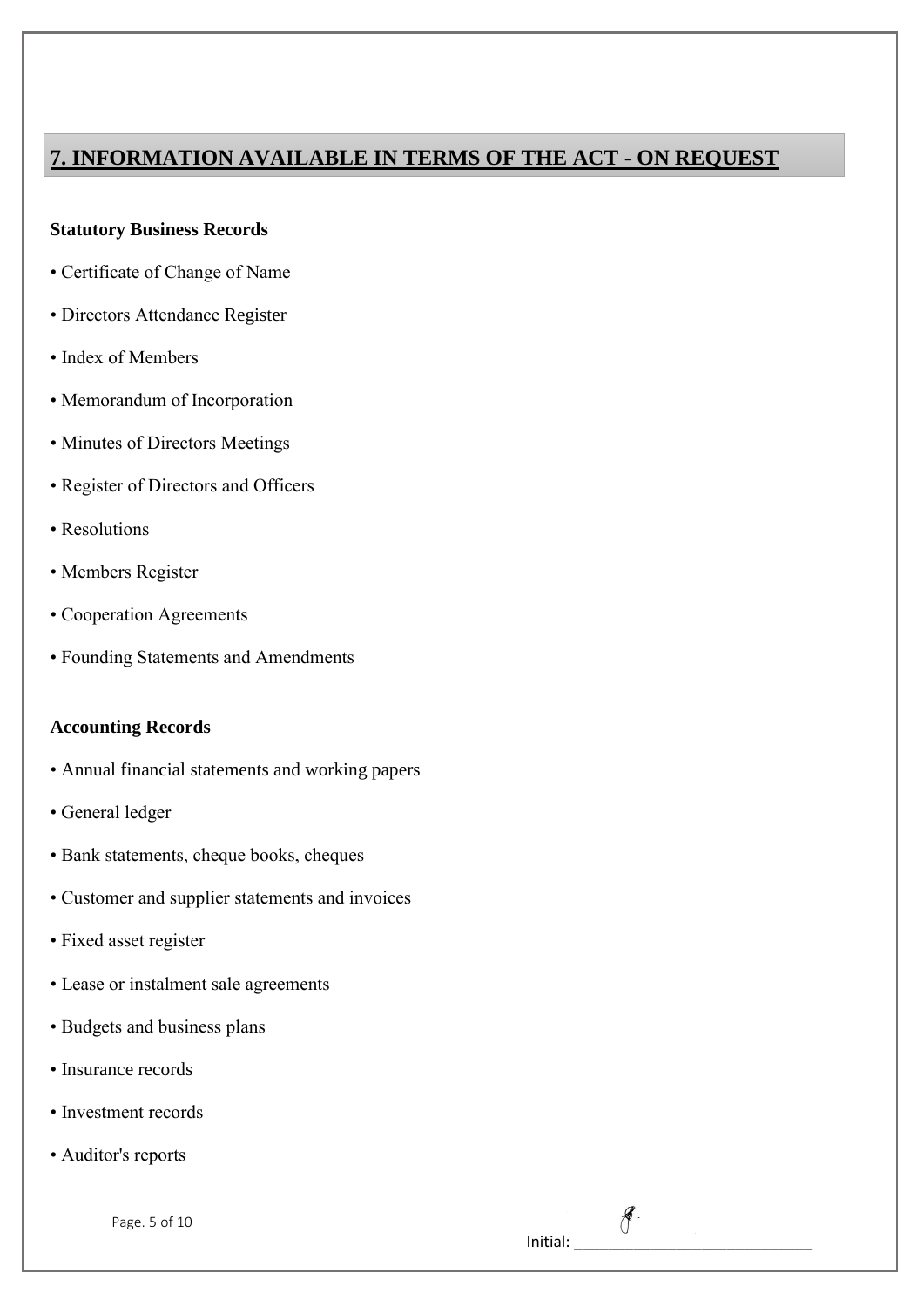• Internal auditors' reports

#### **Fixed Property**

- Building plans
- Leases
- Title deeds

#### **Information Technology**

- Agreements
- Capacity and utilisation of current systems
- Client database
- Disaster recovery
- Hardware
- Internet
- Licenses
- Systems support, programming and development
- Operating systems
- Software packages
- Telephone exchange equipment
- Telephone lines, leased lines and data lines

#### **Insurance**

- Details of coverage, limits and insurers
- Insurance policies

#### **Intellectual Property**

• Agreements relating to intellectual property

#### **Legal, Agreements and Contracts**

- Agreements with customers
- Contracts, including lease agreements and finance agreements
- Settlement agreements

Page. 6 of 10

## Initial:  $\overline{\phantom{a}}$

 $\mathscr{E}$ .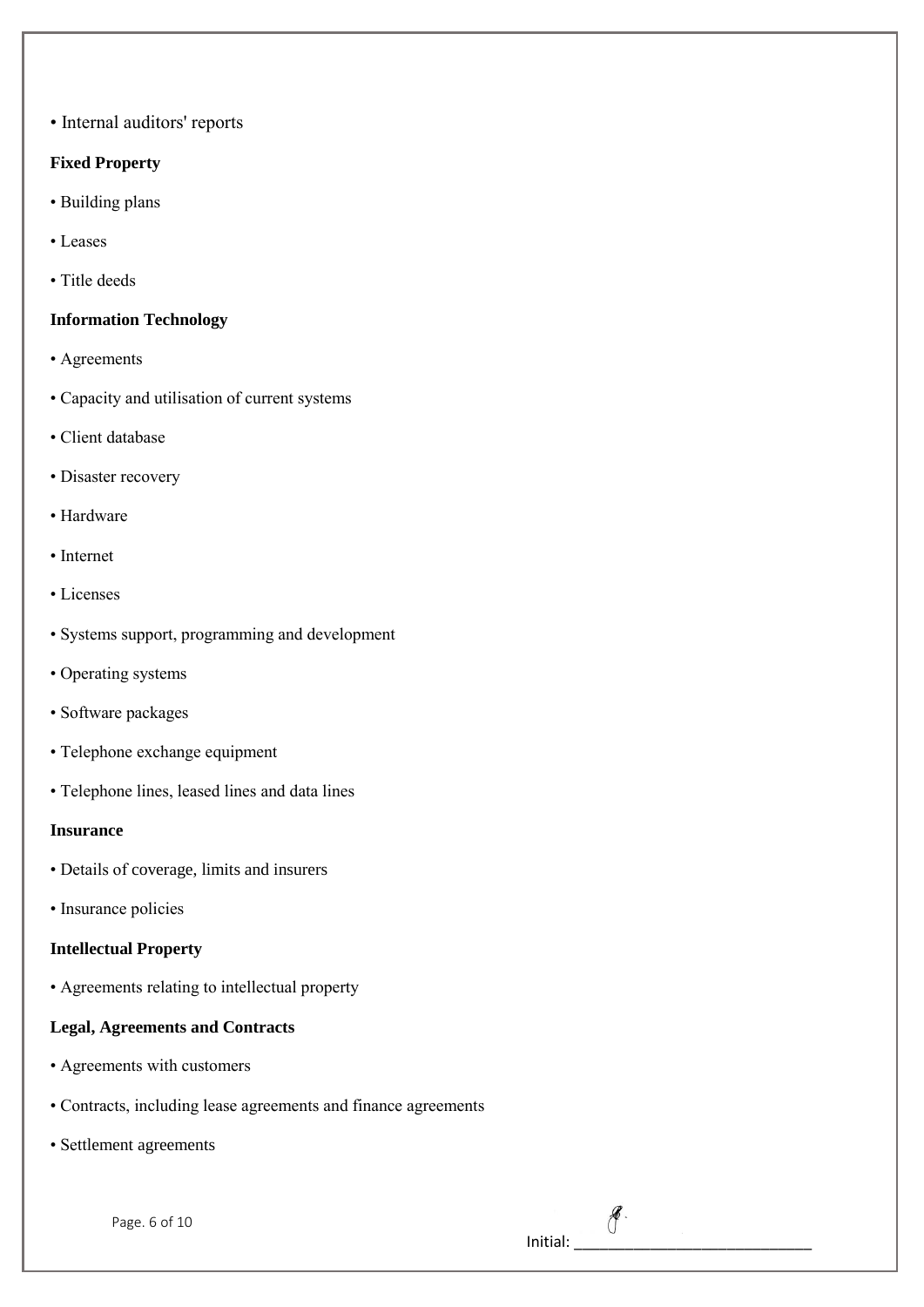#### **Personnel Records**

- Employee information records
- Employment applications
- Employment contracts
- IRP 5 and IT 3 certificates
- Letters of appointment
- Leave applications
- Personnel File
- Salary and wage registers
- UIF, PAYE and SDL returns
- Workmen's Compensation Documents

#### **Sales and Marketing**

• Media releases

#### **8. GENERAL**

N/A

## **9. REQUESTING PROCEDURES**

A person who wants access to the records must complete the necessary request forms that is available at the offices of Helpmekaar Studiefonds MSW, or can be accessed on www.justice.gov.za/inforeg. The completed request form must be sent to the address or fax number provided in this manual and marked for the attention of the Information Officer.

Please provide sufficient details to enable the company to identify:

- a) The record(s) requested
- b) The requester (and if an agent is lodging the request, proof of capacity)
- c) The form of access required
- d) The postal address or fax number of the requester in the Republic
- e) If the requester wishes to be informed of the decision in any manner (in addition to written) the manner and particulars thereof
- f) The right which the requester is seeking to exercise or protect with an explanation of the reason the record is required to exercise or protect the right.

| Page. 7 of 10 |  |  |
|---------------|--|--|
|               |  |  |

| Initial: |  |  |
|----------|--|--|

 $\theta$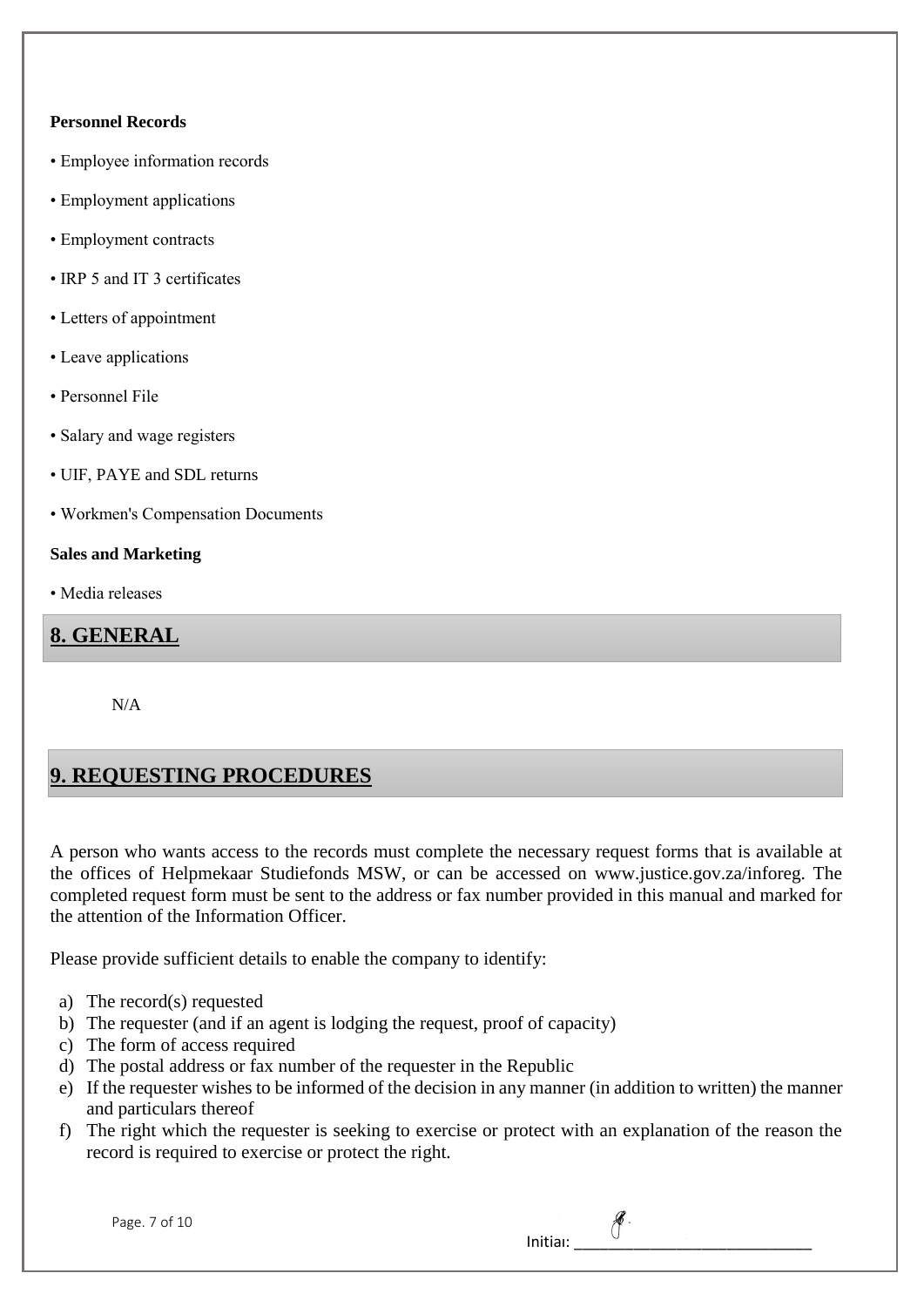### **10. PRESCRIBED FEES**

- A requestor is required to pay the prescribed fees before a request will be processed;
- If the preparation of the record requested requires more than the prescribed hours (six), a deposit shall be paid (of not more than one third of the access fee which would be payable if the request were granted);
- A requestor may lodge an application with a court against the tender/payment of the request fee and/or deposit
- Records may be withheld until the fees have been paid.
- The fee structure is available on the website of the SOUTH AFRICAN HUMAN RIGHTS COMMISSION at www.sahrc.org.za and as an appendix to this manual.

## **11. PROTECTION OF PERSONAL INFORMATION PROCESSED**

Helpmekaar Studiefonds MSW is committed to protecting the privacy of personal information of our data subjects. The information you share with us as a data subject allows us to provide you with the best experience with our products and services, or as a stakeholder.

Helpmekaar Studiefonds MSW has dedicated policies and procedures in place to protect all personal information collected and processed by us. Please read below for more information on how we collect, process, use and disclose personal information.

 $In$ 

11.1 The purpose of processing of personal information

We process personal information for various reasons, including but not limited to the following:

- To manage information, products and/or services requested by data subjects
- To help us identify data subjects when they contact us
- Manage customers
- Employment purposes
- Financial and tax purposes
- Legal or contractual purposes
- To help us recover debts

| Page. 8 of 10 |  |  |  |
|---------------|--|--|--|
|---------------|--|--|--|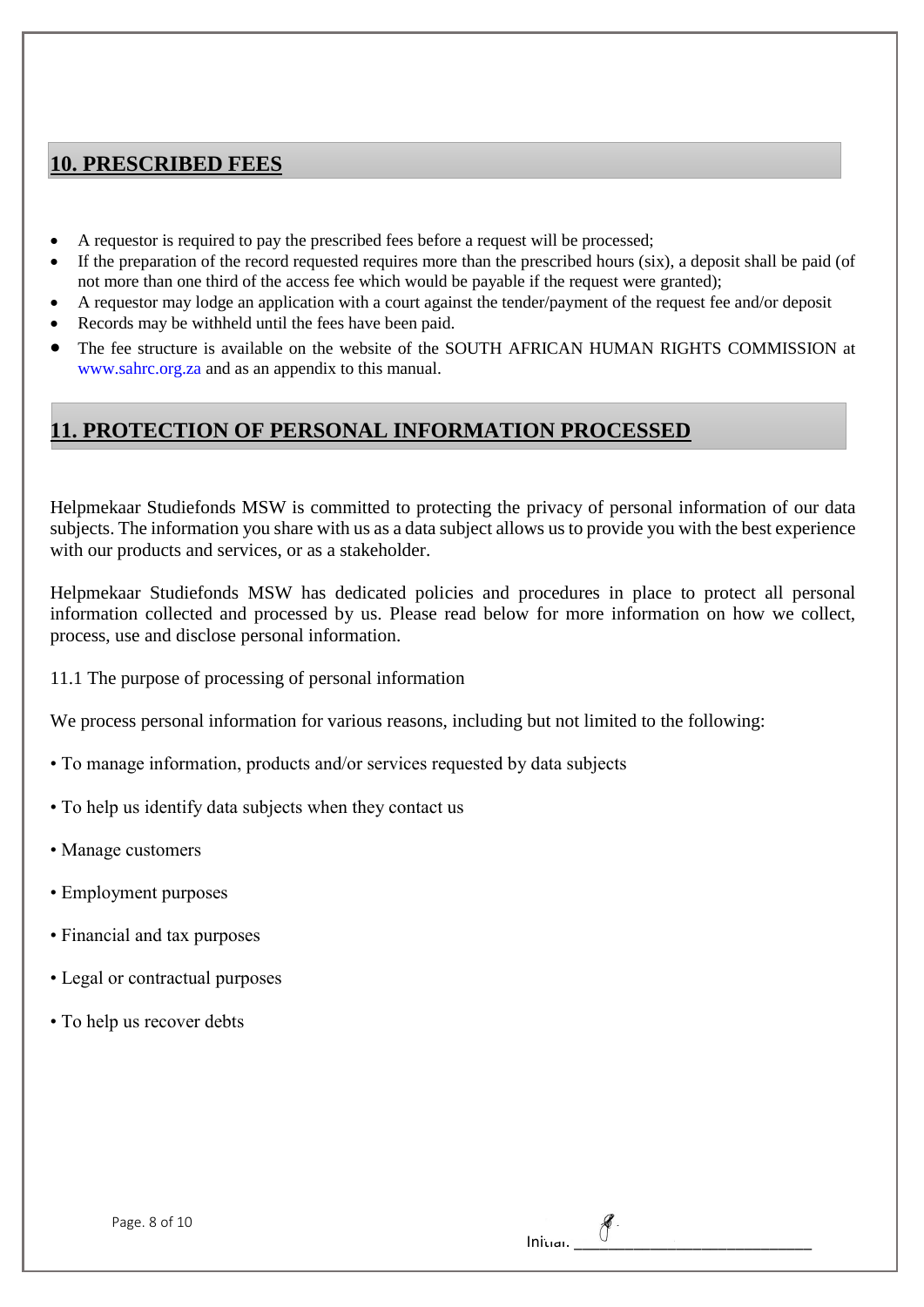11.2 Data subject categories and personal information processed

| Customers | Correspondence sent by the person that is      |
|-----------|------------------------------------------------|
|           | implicitly or explicitly of a private or       |
|           | confidential nature, or further correspondence |
|           | that would reveal the contents of the original |
|           | correspondence                                 |
|           | <b>Education history</b>                       |
|           | e-mail address                                 |
|           | Gender                                         |
|           | ID number                                      |
|           | Language and birth of the person               |
|           | Name of individual if it appears with other    |
|           | personal information                           |
|           | Physical address                               |
|           | Telephone number                               |
|           |                                                |
| Employees | <b>Education history</b>                       |
|           | e-mail address                                 |
|           | <b>Employment history</b>                      |
|           | Gender                                         |
|           | ID number                                      |
|           | Language and birth of the person               |
|           | <b>Marital</b> status                          |
|           | Name of individual if it appears with other    |
|           | personal information                           |
|           | Physical address                               |
|           | Race                                           |
|           | Telephone number                               |

11.3 Recipients with whom personal information is shared

In processing your personal information, we may share it within the group of companies or with other third parties.

These include but are not limited to:

- Employee pension and provident funds
- Data storage providers
- Server hosts

11.4 Security measures implemented to protect personal information

We have identified our security risks over the personal information we process in line with the Protection of Personal Information Act, and we have implemented various security measures to ensure reasonable protection against the risk of loss, misuse, unauthorised access and disclosure, alteration and destruction of the personal information.

We also take steps to ensure that operators that process personal information on behalf of company name apply adequate safeguards as outlined above.

|  | Page. 9 of 10 |  |  |  |
|--|---------------|--|--|--|
|--|---------------|--|--|--|

| Initial: |  |  |  |
|----------|--|--|--|
|          |  |  |  |